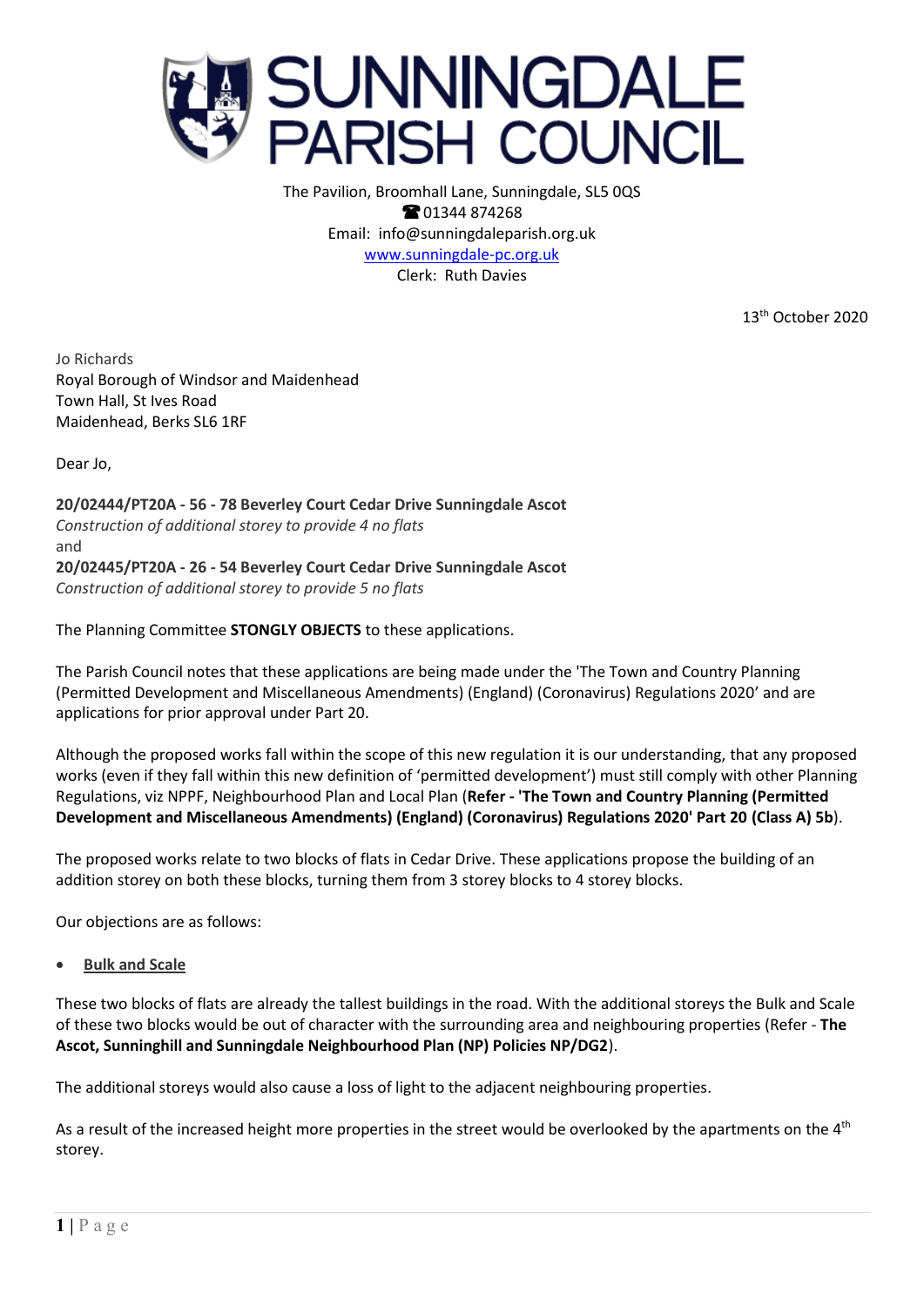The contrast in adjacent roof heights is very marked. This can be seen in the eaves height of the house 24B Cedar Drive (shown below in blue outline) and the proposed Eastern elevation of the new block which is only metres away. The height of the new storey will be more than twice the height of the eaves of 24B and the garden would be cast into shade for a greater part of the day.



# • **Respecting the Townscape**

To protect the character and distinctiveness of the area, development proposals should respond positively to the local townscape. Cedar Drive is classed as Late 20<sup>th</sup> Century Suburbs (1960s onwards).

Because of the overall scale and bulk of these blocks of flats, the proposed development would appear dominant and incongruous within its surroundings. The development would result in the overdevelopment of Cedar Drive which would be at odds with the character of the immediate area.

(Refer - **Saved Policies DG1, H10 and H11 of the Royal Borough of Windsor and Maidenhead Local Plan (Local Plan**) and **The Ascot, Sunninghill and Sunningdale Neighbourhood Plan (NP) Policies NP/DG1, NP/DG2 and NP/DG3**).

**The National Planning Policy Framework (NPPF) policy 118 (e)** states…….

"…. *support opportunities to use the airspace above existing residential and commercial premises for new homes. In particular, they should allow upward extensions where the development would be consistent with the prevailing height and form of neighbouring properties and the overall street scene, is well designed (including complying with any local design policies and standards) and can maintain safe access and egress for occupiers".*

We do not believe this is the case here, and that these developments are wholly inconsistent with the overall street scene.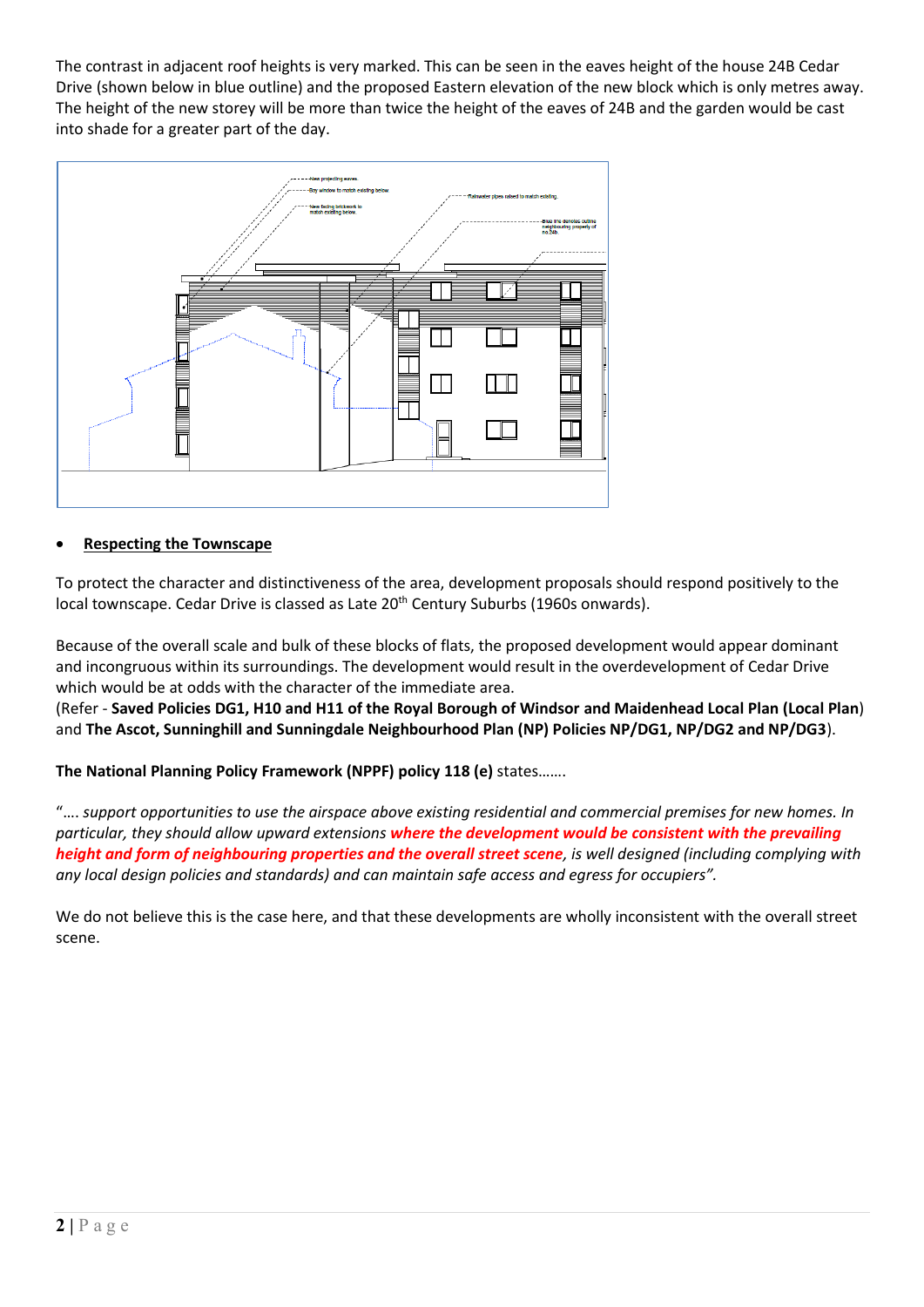### • **Green Belt Impact**



The entire area to the north of Cedar Drive is Green Belt as shown in the picture above.

While this means that these applications do not have to comply with the green belt restrictions, the very fact that the grounds of these blocks share a boundary with the green belt has a significance.

NPPF 133 states*…"The government attaches great importance to Green Belts. The fundamental aim of Green Belt policy is to prevent urban sprawl by keeping land permanently open; the essential characteristics of Green Belts are their openness and their permanence"*.

With the additional storey added, both these blocks would have ridge heights which extend above surrounding trees. From the Green belt they would be quite visible and out of keeping with the 'openness' of the Green Belt.

### • **Residents Objections**

The local residents of Cedar Drive are outraged by these plans. This is evidenced by the large number of objection letters lodged against these two applications on the RBWM Planning Applications website.

Referencing the 'The Town and Country Planning (Permitted Development and Miscellaneous Amendments) (England) (Coronavirus) Regulations 2020' Part 20, B (15)a ….

### *"The local planning authority must, when determining an application*

*(a) take into account any representations made to them as a result of any consultation under sub-paragraph (5), (6), (7) or (10) and any notice given under sub-paragraph (12)".*

Whilst a formal consultation has not taken place, the views of the residents clearly indicate a need to consider their comments and concerns before any recommendations are made.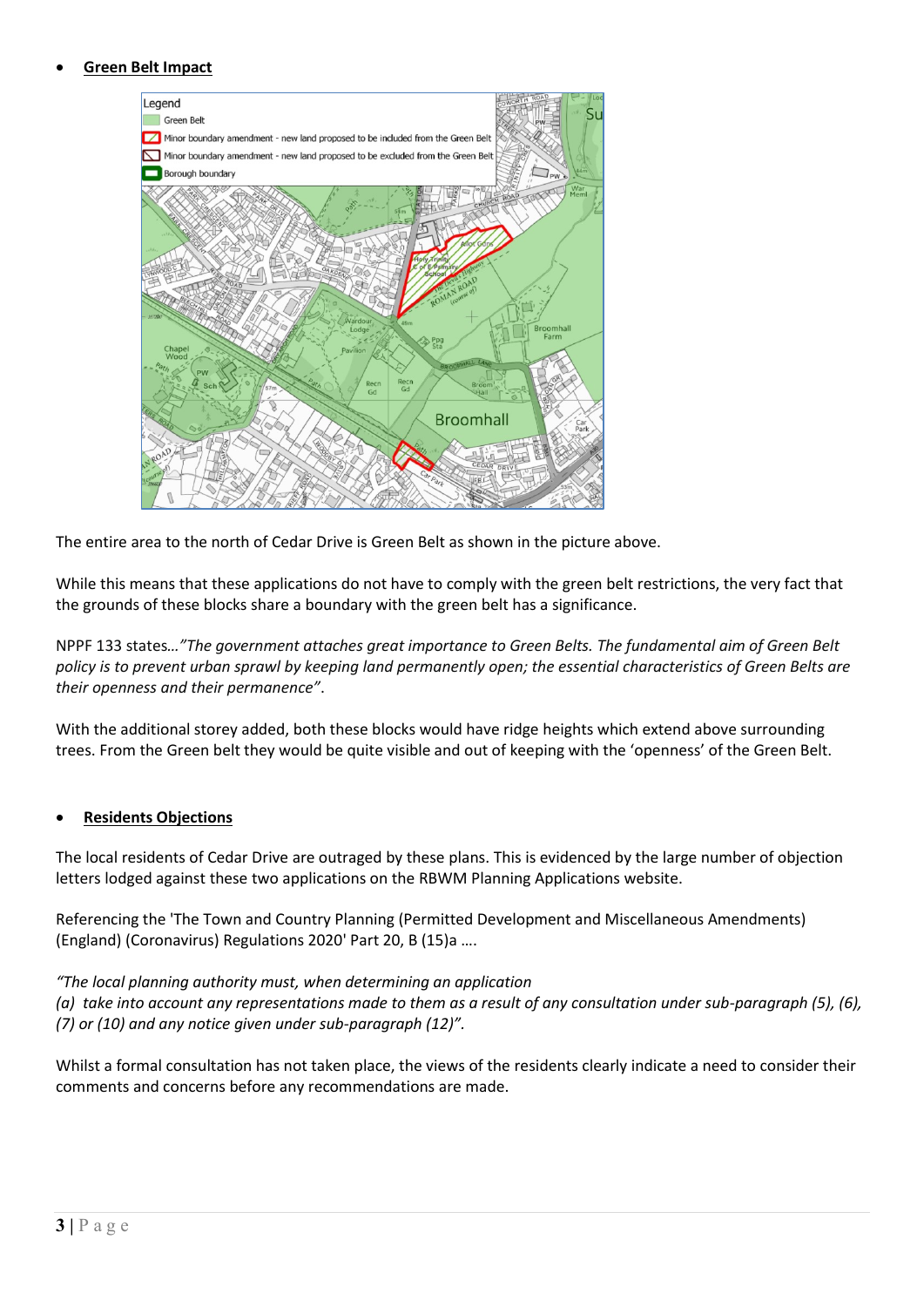At the planning meeting the residents raised a number of significant concerns:

## **1. Parking**

Parking is a **major** problem in Cedar Drive. Most roads have single yellow lines. Although residents in Beverley Court have a combination of garages and parking spaces, the garages are small compared to the modern size of cars and perhaps only 25% of owners are parking their cars in their garages. The overspill means that they park in the parking spaces, and when they are full, they park on the streets and across pavements. Adding eight new spaces for these proposed new flats would simply exacerbate the existing problem.

As a result of the current parking congestion lorries, fire engines, refuse lorries and emergency vehicles have difficulty accessing Cedar Drive. This is therefore a safety issue. There are also no spaces for visitors.

Although the provision of parking may seem appropriate on paper this does not reflect the experience of the residents and any additional cars will create further problems.

### **2. Traffic**

The junction of Cedar Drive with Broomhall Lane is very close to the junction of Broomhall Lane with the A30 (London Road) and the slip road to the train station. This junction can become congested in periods of heavy traffic, especially when the railway crossing is closed. Residents expressed problems with getting onto the A30 when traffic is heavy. By introducing nine additional dwellings, the load on this junction (and Cedar Drive itself) increases and will make the situation worse.

### **3. Structural Concerns**

There are a number of structural concerns with the proposed works.

- The applicant wishes to remove the roof and replace with a single storey of flats. The flats on the top floor currently have individual loft access into the existing roof space, with access through a loft ladder. These loft spaces currently contain water tanks as well as providing a storage space for the flat owner. The proposed works seem to imply that the roof space is empty and can simply be removed and extended. Given that the flats have had this loft space amenity for over 20 years, it cannot be assumed that the works can be carried out as proposed.
- The water and waste ducting for these blocks sits at the back on the blocks (where the existing kitchens and bathrooms are). The proposal for these new flats shows the kitchens at the front of the building. Has any real thought been given to how the water and waste ducting for these new flats will connect into the existing ducting – or indeed where new downpipes/ drains will be built?
- There are potential issues with waste drainage. Residents have indicated that the waste flow into the drains is already very poor – and the added load of nine additional flats may exceed the operational capacity of the existing drains.
- Under the Equality Act, developers should comply with Part M of the Building Regulations, particularly with regards to disabled access. The design and access statements refer to these regulations with regard to switches, entry phones, tv sockets, ventilation, and service controls etc. No mention is made of disabled access to the new fourth storey.
- Under the Part 20 conditions, "*the roof pitch of the principal part must be the same* ", yet the applicant has chosen to put forward a design which is a flat roof and not in keeping with the existing ridge roof.